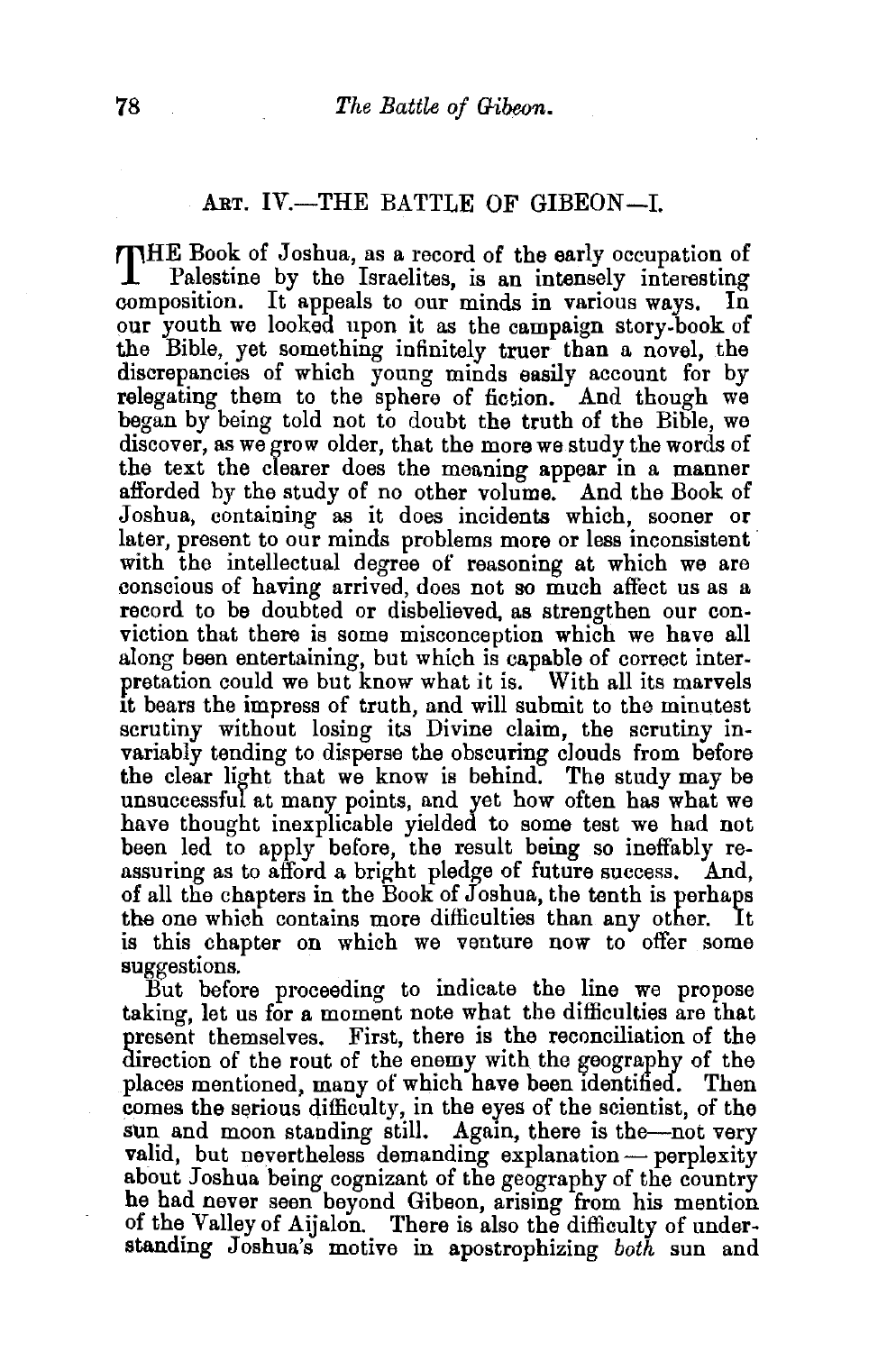moon, because he could hardly have desired the light of both at the same time; that is to say, the light of the moon is of no use during daylight, and if the day were lengthened night became day, and where was the need of moonlight? Then there is the difficulty about the physical capability of the Israelite army being able to sustam the fatigue of a quick night-march of at least five hours, followed. by a running fight of about thirty-six more, that being the period we have reason to ascribe to the whole action up to the execution of the five kings, if the sun's light were prolonged for an additional day. Next, there is some explanation required of how Joshua carried on the campaign beyond Makkedah without reinforcements till he had subdued the whole of Southern Palestine, with the original body of troops that he had hastily mobilized for the relief of Gibeon. And, lastly, there is the perplexity about the phrase in the twenty-first verse, "none moved his tongue against any of the children of Israel,'' where it is hard to realize who but Israelites could have returned" *in peace* " to Joshua. So that it really appears as if the whole chapter bristles with difficulties, if not improbabilities,

How are we to set about the solution of these perplexities? Does not the first idea that occurs to us point to the necessity of our being quite clear as to the geography of the country spoken of in this chapter, so that we may be able to trace the line of Joshua's march, the probable site of the battle, and the direction of the rout? Then, we ought to be familiar with the history of the places mentioned, and the events which led to the battle and its consequences. It would also be instructive to follow Joshua's and the enemy's movements from a military point of view. And then we might advantageously devote our attention to the phenomenon of the sun and moon standing still, if by any means that phenomenon and science may be reconciled. We shall therefore endeavour to offer facilities for inquiry in these directions, by giving some geographical, historical, strategical, and astronomical details.

## GEOGRAPHICAL.

The position of each of the six important places mentioned -viz., Gilgal, Gibeon, Beth-boron, Aijalon, Azekah, and Makkedah—ought certainly to be found out by us.

*Gilgal.-The* site of Gilgal has not been absolutely identified yet, but it will be seen, for the purposes of our inquiry, that, owing to its propinquity to Jericho, the relative position of the latter to the other places will be quite sufficient. Wherever Gilgal was, it was in Jericho's vicinity, probably to the southeast or east, the site of which town still bears its old name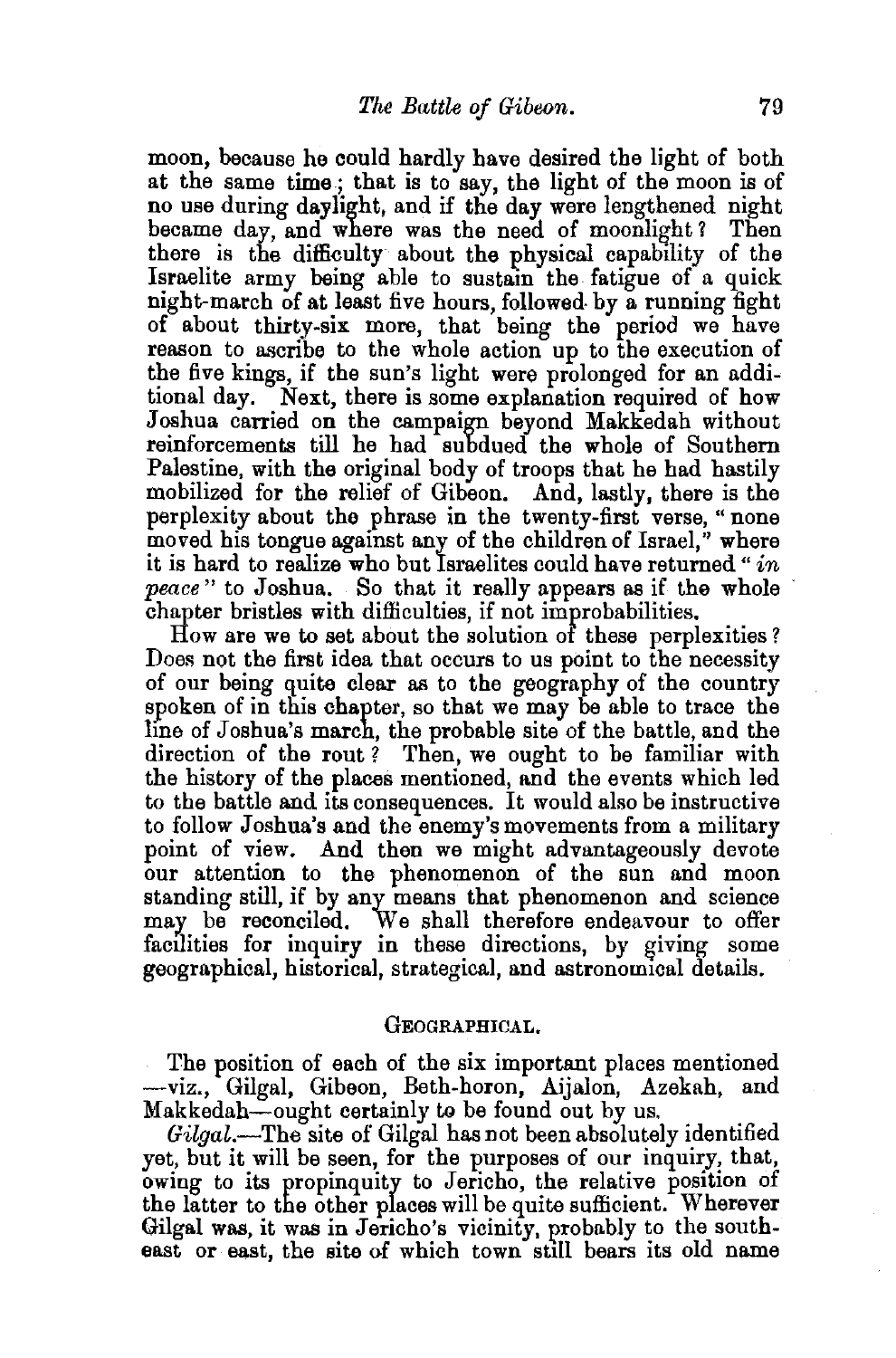Yarihu under the Arabic form Er Riha, so that Gilgal could not have been more, certainly, than nineteen or twenty miles, in a straight line, distant from Gibeon in a south by west direction.

*Gibeon (Bib. Dict.).*—" The situation of Gibeon has, fortunately, been recovered with as great certainty as any ancient site in Palestine. . . . Retaining its ancient name almost intact, El Jib stands on the northernmost of one of these mamelons, just at the place where the road to the sea parts into two branches, the one by the lower level of the Wady Suleiman, the other by the heights of the Beth-horon to Gimzo, Lydda, and Joppa."

*Beth-horon* (Bib. Dict.).-" There is no room for doubt that the two Beth-horons still survive in the modern villages of *Beit-''lir, et-tahta,* and *el-foka,* which were first noticed by Dr. Clarke. Besides the similarity of the names, and the fact that the two places are still designated as 'upper 'and ' lower,' all the requirements of the narrative are fulfilled in this identification. . . . From Gibeon to the Upper. Beth-boron is a distance of about four miles of broken ascent and descent. The ascent, however, predominates, and this, therefore, appears to be the 'going up ' to Beth-horon which formed the first stage of Joshua's pursuit. With the upper village the descent commences, the road rough and difficult even for the mountain-paths of Palestine. This rough descent from the upper to the lower *Beit-ur* is the ' going down to Bethhoron<sup>5</sup> of the Bible narrative." The writer is here under the impression that this " going up " to Beth:horon was the first stage of Joshua's pursuit ; but we think from the narrative that it must have been the last.

*Aijalon* (Bib. Dict.).-" The town has been discovered by Dr. Robinson in the modern  $Yalo$ , a little to the north of the Joppa road, about fourteen miles out of Jerusalem." Its position on the latest map (Pal. Ex. Fund) is about nine miles west of Gibeon in almost the same latitude, with its valley extending from somewhat east to mostly north of it.

Azekah (Bib. Dict.).-" A town of Judah with dependent villages lying in the Shefelah, or rich agricultural plain. It is most clearly defined as being near Shochoh (1 Sam. xvii. 1). Joshua's pursuit of the Canaanites after the battle of Bethhoron extended to Azekah. . . . The position of Azekah has not yet been recognised." But the Shefelah, or rich agricultural plain of Judah, is considerably south of Gibeon, and yet the writer of the above seems to think that Joshua's pursuit of the enemy to Beth-horon was on the way to Azekah. This, we think, is a misconception, which in all due courtesy we shall' venture later on to correct. The valley near to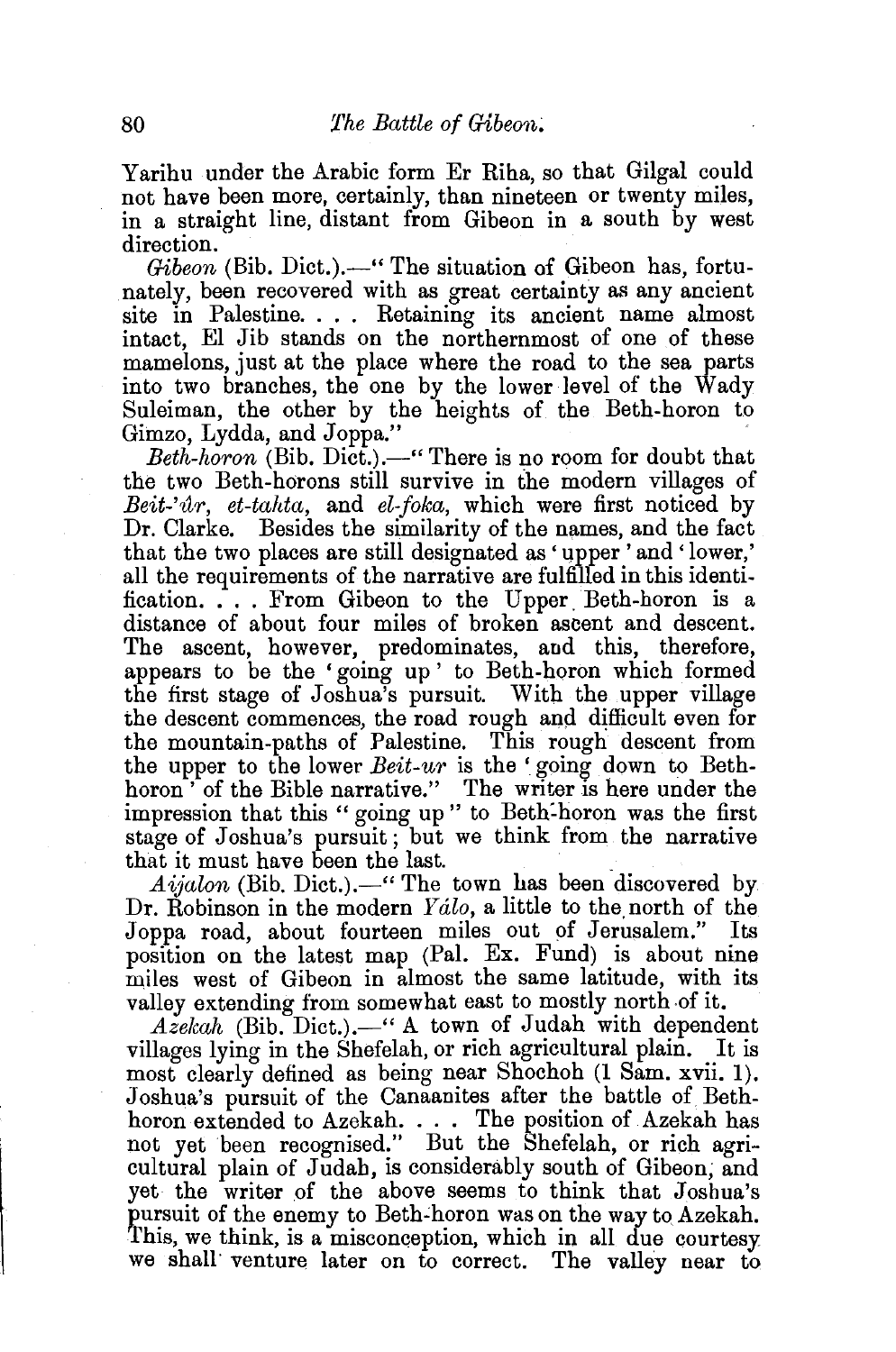Azekah (l. Sam. xvii. 1), which "there seems no reason to doubt is the Valley of the Terebinth," has been pretty well ident.ified, and may therefore be suflieient in informing us of the southerly position of Azekah on the way to Makkedah.

*Makkedah (Bib. Dict.).*-" Its situation has hitherto eluded discovery. The report of Eusebius and Jerome is that it lay eight miles to the east of Eleuthcropolis, Bcit-Jibrin, a position irroconsilable with every requirement of the narrative." The writer of the above is, we think, led to doubt the position given by Eusebius and Jerome because it places Makkodah so far south, and certainly in the opposite direction to Joshua's rout of the enemy over Both-horon, which was west-northwest of Gibeon. But are we quite sure that Joshua did pursue the enemy to Makkedah? Until this is quite clear from the text, we should not have impugned authority so topographically given. For Euschins' and Jerome's Makkedah does not appear to be irreconcilable, but, on the other hand, agrees with every requirement of the narrative.

The accompanying diagram shows the correct positions, at any rate, of Jericho, Gibeon, Beth-horon, and Aijalon, about



which there is no doubt; as also the probable positions of Gilgal, Azekah, and Makkedah, the first of these three places being close to Jericho, the second being in the Shefelah of Judah, and close to the spot described in  $1$  Sam.  $xvii$ ,  $1$  as the boundary of the Philistines' battlefield; the third is where Eusebius and Jerome place it. We shall see if the narrative

itself does not bear out these positions. . . . . . . . The other places mentioned are J erusalem, Ai,. Hebron, Eglon, Gaza, Jarmuth, Lachish, Libnah, Gezer, Debir, Kadesh-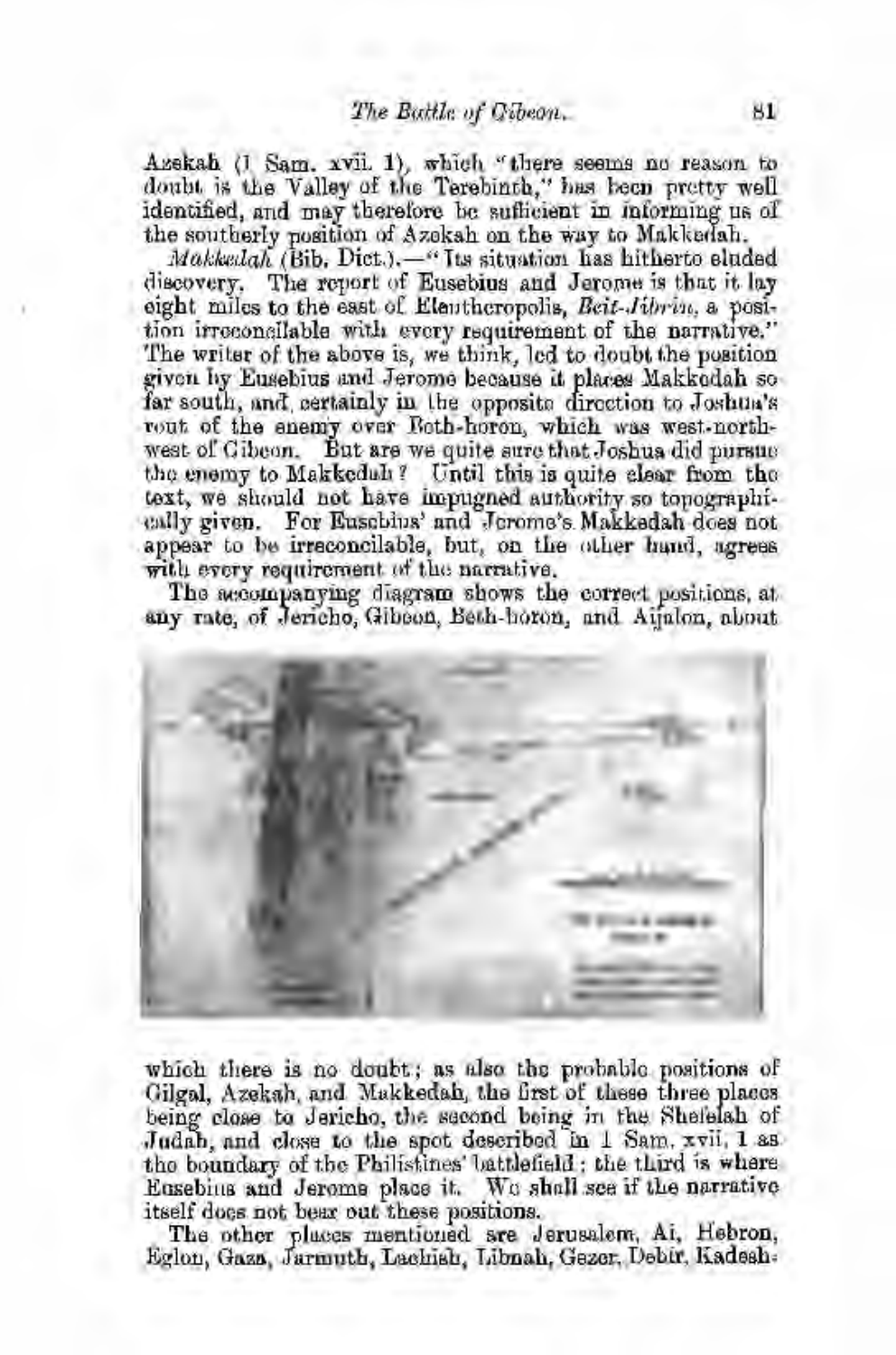barnea, and the country of Goshen. The positions of the first five are known, while those of the others are still open to conjecture, though Eusebius and Jerome have fixed the sites of Lachish and Libnah. Jarmuth is probably *Yarmuk* in the Shefelah, visited by Dr. Robinson. " Perhaps the strongest claims for identity with Gazer are put forward by a village called *Y asur*, four or five miles east of Joppa on the road to *Ramleh* and *Lydd"* (Bib. Diet.). Debir is the name of three places in Palestine, two of which are apparently in Judah:  $(a)$  Debir, also called Kirjath-sepher, south-south-west of Hebron; (b) Debir "near the 'Valley of Achor,' and therefore in the complication of hill and ravine behind Jericho" (Bib. Dict.). We can only say that Kadesh-barnea is about the southern boundary of Palestine, while the country of Goshen is evidently some tract "apparently between the south country and the lowlands of Judah" (Bib. Diet.). With reference to the above places, we think that Debir  $(b)$  is perhaps the Debir which Joshua destroyed when returning from Hebron on his way to Gilgal after finishing his campaign to the south. But all of the names belong to the southern country, except, perhaps, that of Gezer.

## HISTORICAL.

The'inquiry in this direction embraces a concise account of what we know of Gilgal and of Gibeon, with the circumstances that led to the battle and its consequences. The large cantonment of Gilgal evidently presented peculiar qualifications for the base of Joshua's operations in the occupation of Palestine. We can imagine that the general, having himself been chosen by Moses as one of the twelve spies sent from Kadesh-barnea, would in his turn choose men specially suited for their ability and judgment to " view the land and Jericho," and to bring a reliable report, not only of what the state of feeling in the country was, but also to reconnoitre positions for the best possible camp. It is, therefore, probable that the two spies who were harboured by Rahab, and one of whom may have been Salmon, a prince of Judah-for he afterwards married her, and was the ancestor of our Lord-had reconnoitred the position of Gilgal as being most favourable; because as soon as the passage of Jordan had been effected the whole host of Israel proceeded straight to this place, to form, not only a temporary halting-ground for an attack on Jericho, but a permanent camp as a base of operations in every direction, as we know from its subsequent history. The first mention, therefore, that we have of Gilgal is when Joshua occupied the place after crossing Jordan, on the tenth day of the first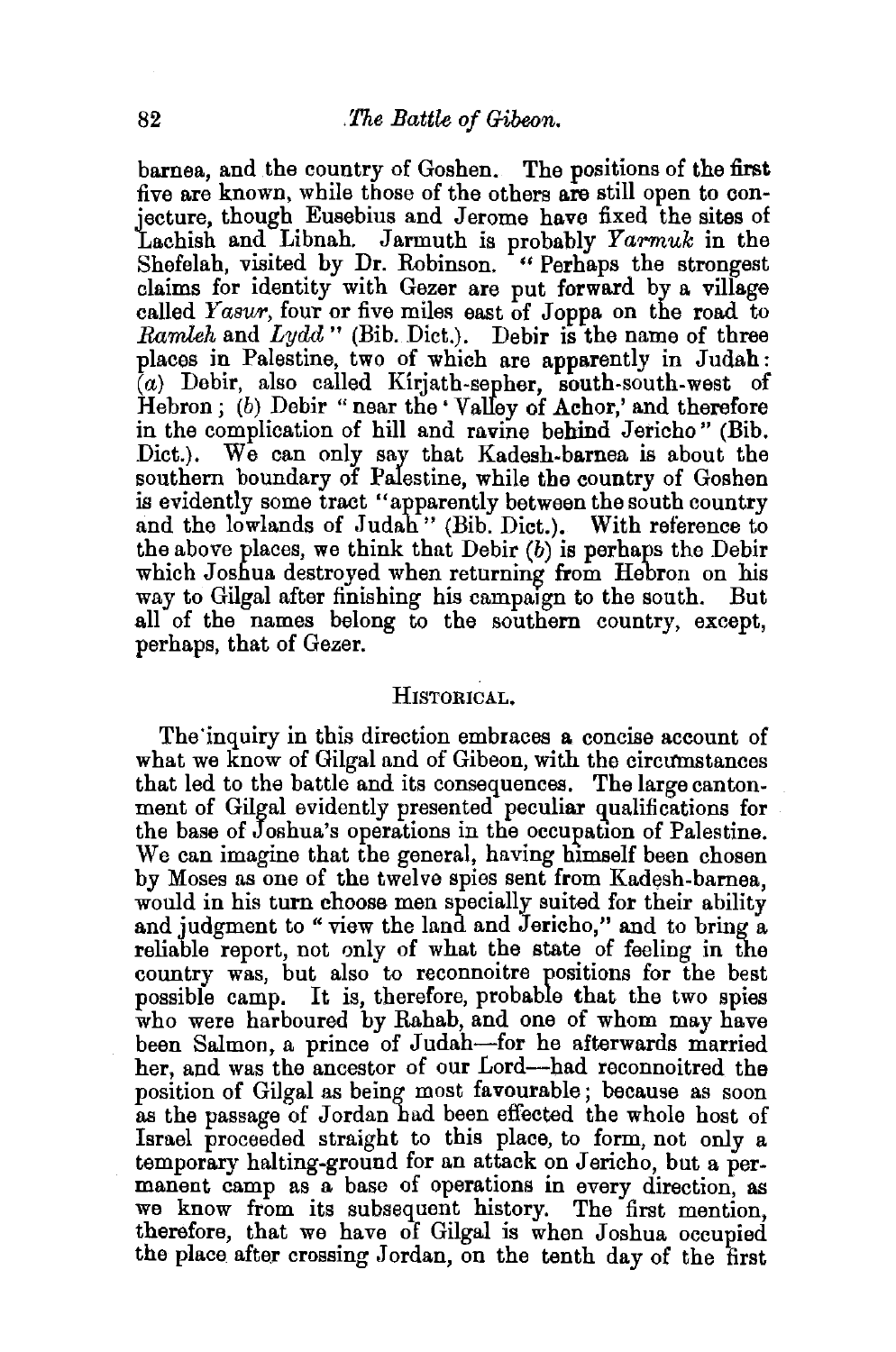month (iv. 20). It was here that the first Passover in the Promised. Land was kept, on the fourth day after reaching it from Jordan  $(v, 10)$ . This was the place where the general circumcision of the Israelites took place, and from which circumstance it derived its name of Gilgal. The daily investment of Jericho was made from this camp, and to it all Israel returned even after the city had been captured on the seventh From this camp the ill-fated expedition set out to reduce Ai, and in this very camp the culprit Achan was condemned as the cause of that failure, and put to death in the neighbouring Valley of Achor. The second and successful expedition against Ai was also made from Gilgal, and to it Joshua and all Israel returned after the capture of that city. To this same camp came the deputation of Gibeonites who succeeded in making peace with the invaders and obtaining immunity from destruction; and from Gilgal the children of Israel took three days to reach Gibeon and its dependencies to arrange formal alliance and suzerainty. It was to Gilgal that the Gibeonites sent an urgent appeal to Joshua for immediate aid against the powerful combination of the five kings that had come up against their city, which appeal was answered promptly by Joshua in a rapid night-march to Gibeon. *And*  it was to Gilgal that Joshua returned after the appalling *destruction by the Lord's hand of the enemy at Beth-horon, and before the execution of the five kings at Makkedah* (x. 15). The next thing we hear of Joshua was at Makkedah, where the execution of the five kings took place, from which he began the operations against the southern fortresses· till he had subdued them, returning finally to Gilgal (x. 43). And after the whole country had been conquered, the demarcation of the land among the tribes was begun at Gilgal, and here Caleb received the charter of his inheritance of Hebron. was after three tribes had been settled in their possessions, and when yet seven remained to be awarded possession, that the tabernacle and ark were removed from Gilgal to Shiloh. Thenceforward Gilgal ceased to be important-at any rate, as far as military considerations were concerned, though as a place of sanctity it is mentioned in connection with Samuel's history, and was also one of David's halting-places on his return to Jerusalem after Absalom's defeat at Mahanaim.

The first mention that is made of Gibeon is when the inhabitants sent a deputation to Joshua which by a ruse deceived him and the Israelites into granting them immunity from extermination (ix.). It is there described as a city of the Hivites (ix. 7), of being the head of a community of cities, its dependencies being Chephirah, Beeroth, and Kirjath-jearim, all of which were included in Joshua's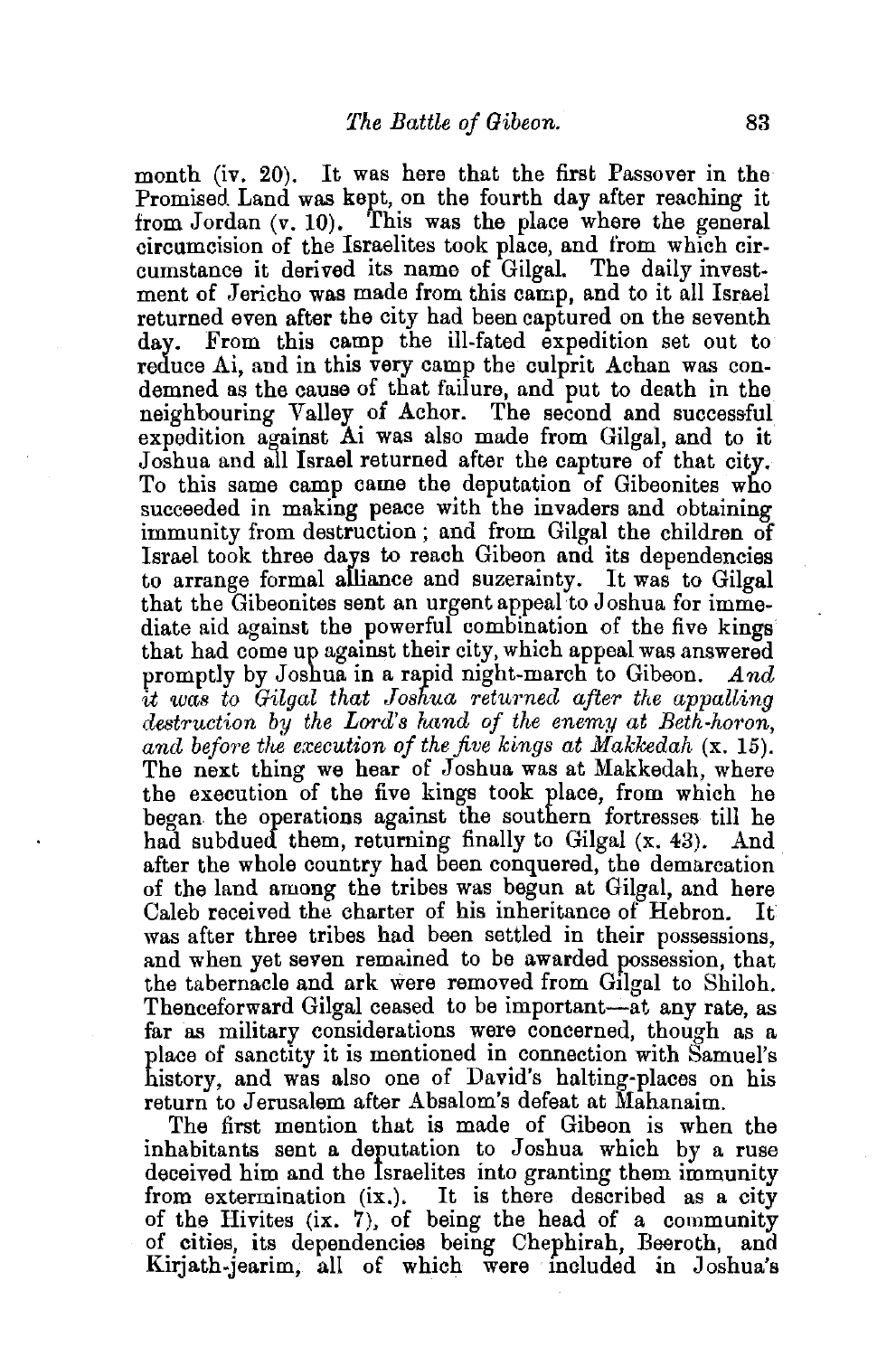charter to Gibeon. It was a huge and royal city, larger even than Ai, which had once defeated Joshua, and its army was regarded by the Amorites as a formidable one  $(x, 2)$ . After Joshua had taken Jericho, the stronger fortresses-of which we have reason to believe that Jerusalem and Lachish, at any rate, considered themselves impregnable—would most probably have defied the invader in their own strongholds, especially after Joshua's defeat at Ai; but on hearing of .the capture of that city they saw it was necessary to take the imtiative and unite in a combination against the victor (ix. 13). Their preparations, therefore, for taking the field in strong opposition were begun before Gibeon made peace with Joshua, and we have no reason to doubt that Gibeon itself formed one of the confederacy, being a Hivite stronghold (ix. 7). We may then easily judge of the consternation of the united forces when they learned of the defection of a fortress which they had regarded as one of their strongest, their consternation being enhanced by the subsequent attitude of Joshua towards G1beon on becoming aware of how he had been beguiled, as now no further chance of a compromise with the conqueror was possible under any circumstances. Their position was not only desperate, but one of extreme exasperation against the traitorous Gibeon, and they determined upon the best move they could make, which was to take Gibeon by a *coup de main* before Joshua could come to The direct cause of the battle of Gibeon, therefore, was its sudden investment by the confederacy of the five kings in force. We are distinctly told that it was at this very city that Joshua practically defeated the allies, though the victory had to be followed up beyond it during the rest of the day. We are not told anything more about Gibeon after the battle, except in allusion to that event.

## STRATEGICAL.

The fact of Gibeon having made peace with Joshua was looked upon by the rest of the confederacy as a distinct turning of the balance of power into his hands, considering the importance of the place; and the movement to snatch it out of his grasp without warning, during the temporary lull in the campaign after the capture of Ai, was so well concerted that it appears to have taken the Gibeonites, whom we should have expected to find prepared for an emergency of the kind, by surprise. In order to understand how such a movement could have been carried out, we should be familiar with the physical features of the locality, so as to realize this coup thoroughly from a military point of view, putting our-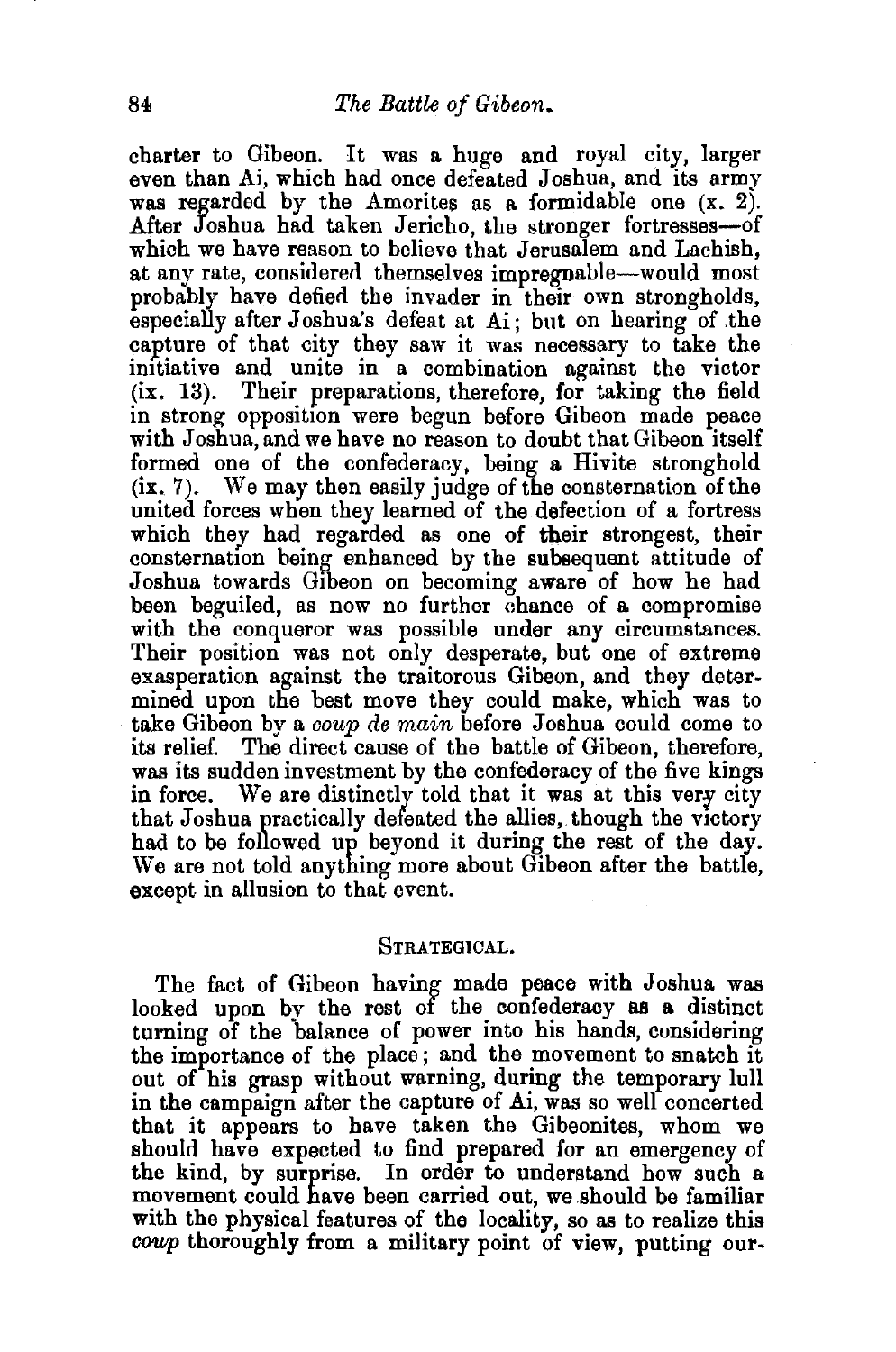selves, as it were, in the place of the confederate army, and fixing upon our plan of campaign. We are apt, perhaps, in this enlightened age, to think little of the military capabilities of these tribes in comparison with those of our own times, but we have not much reason to congratulate ourselves on more than the accessories to warfare which the inevitable progress of centuries has been improving for us; while, on the other hand, we may often have had reason to be ashamed of strategic mistakes such as none of those leaders would have been guilty of. In such tactics as are founded on perfect acquaintance with ground and position, and as depend on a thorough reliance on the comparatively limited material at their disposal, they had probably more ability to boast of than we are at first sight likely to give them credit for. But in Hebrew warfare the Divine arm was always so much in evidence, that, though we must give their commanders every allowance for knowing their business, we somehow feel we must not include their nation in any comparison with others. And, in order to realize clearly the extent of the Divine assistance given, we must in no way underrate the capabilities of their opponents. As a military study for the present age, the movement of the confederate Amorite chiefs upon Gibeon is an extremely instructive one, when the country lies spread out before us on a reliable map such as the Palestine Exploration Fund can place at our disposal. We are apt to lose sight of what must have been their tactics when we merely read of their general move and its results, and the best way to understand what they could have been is to put ourselves on their side at this crisis. Let us, then, imagine ourselves among those confederate leaders, breathing a united spirit against Gibeon, and try to play the best game under the conditions. Look at it as we will, the capture of Gibeon by a *coup de main,* by a sudden swoop without warning or exciting suspicion, was undoubtedly the course to be pursued. But how concentrate forces of different States for such a purpose without exciting the suspicion of a presumably wary foe? Clearly, these must be collected for some other ostensible purpose than the capture of Gibeon, in order to allure their victim's attention to another direction. Taking a survey of the southern part of Palestine, and knowing all that had taken place up to this point, our conclusion would be, certainly, that Jerusalem, the stronghold of which held the fourth angle of what we may term the Palestine Quadrilateral, would be the next *point d'appui* of Joshua's campaign, before he could penetrate farther into the country. He was already in possession of three points, and could hardly subdue more of the southern fortresses as long as Jerusalem stood in her strength. But here was the problem.

7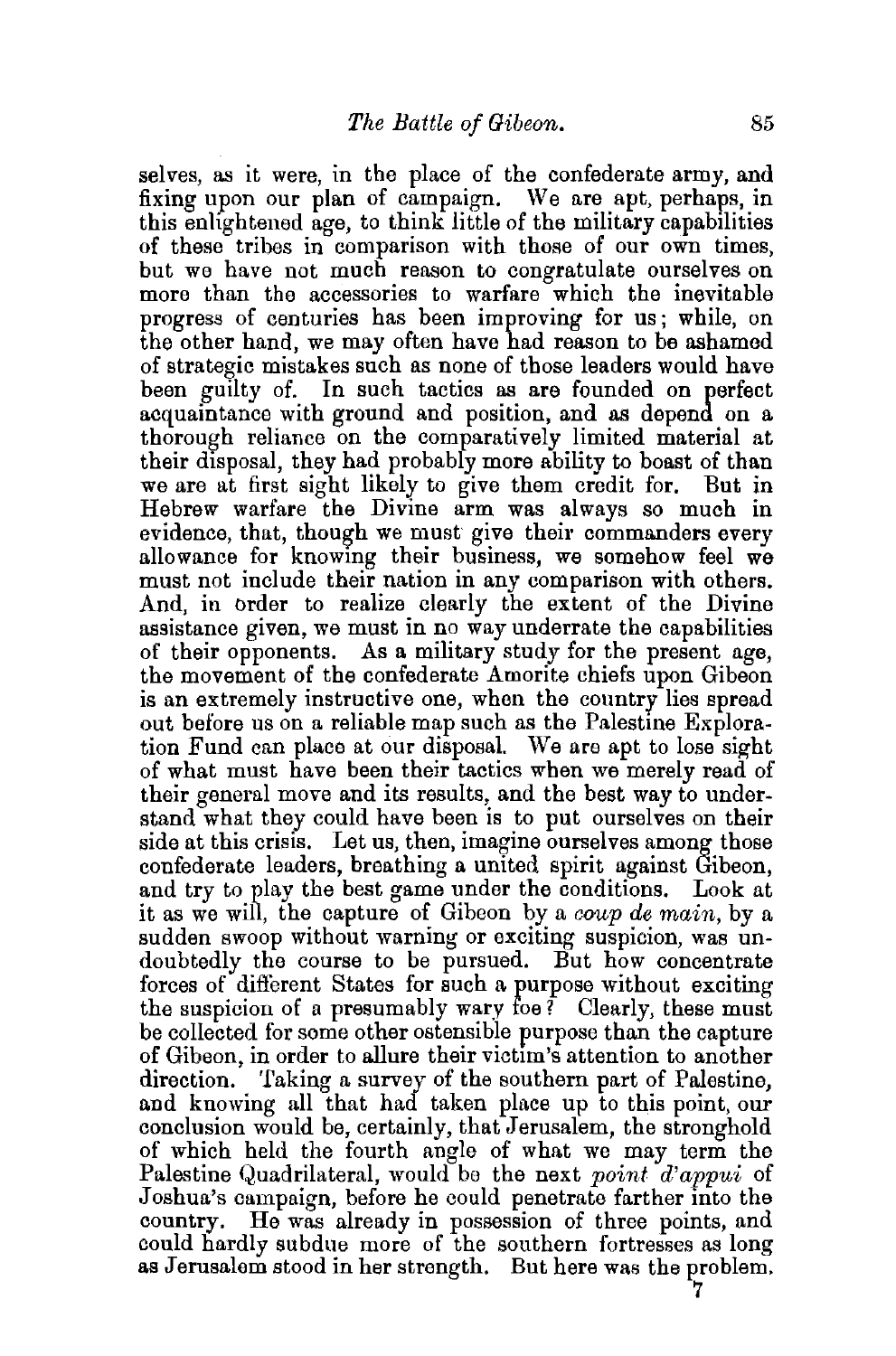One advantage we may infer he had gained from the Gibeonite alliance was the facilities it afforded to his Intelligence Department, and the information about the exceeding impregnability of Jerusalem must have been, certainly, if not given him firsthand by the Gibeonites, at least thoroughly confirmed by them; for he never took the fortress, nor have we any reason or record to show that he ever attempted to take it. He was now also fully aware that this formidable capital was at the head of a powerful combination against him, which meant, in plain language, that an opposition in the field had been formed, and that it must be reckoned with. So we can realize Joshua's position at this time, and, now, what should we surmise would be the plans of the allies opposed to him. when the one vital point at stake with them was the capture of Gibeon? We should say that their entire demonstration should be made in Joshua's direction to distract the vigilance of the Gibeonites from any design upon their city. We can quite imagine the situation. In the open ground to the west of Jerusalem, between that city and Aphek, where we know two battles were afterwards fought, we can picture the confederate encampment and the council of war being held. Two plans would be discussed. All are unanimous that the capture of Gibaon is the first essential move, and all are agreed that the movement for this seizure must be so masked that the blow may be decisive and final when delivered. The first plan would be what a modern commander would probably advocate, to divide the forces into two divisions, one to pounce down upon Gibeon, while the other would proceed to waylay a relieving force from the east. But to these Amorite leaders, in their desperate state, this meant, after full discussion of details, a weakening of their combination. Besides, Joshua would by means of his spies, or anyone giving him information of the investment of Gibeon, learn of the presence of an intercepting force, and, if it were annihilated and Gibeon not taken, any chance of success they might have would be utterly shattered. The other plan, therefore, would be better, to divide into eastern and western columns of simultaneous. advance upon Gibeon, so as to make the cordon complete by meeting on the north with such rapidity and precision that its fall would be certain, or, in any case, that their unbroken combination would be strong enough to resist the raising of the siege till it was successful. But till this movement was ripe for inception their front must still be directed east towards Gilgal, in order to put the Gibeonites off their utmost guard, and then, with a sudden change of front to the north, the *coup* could be carried out in the manner agreed upon. Now, what is the use of going into these conjectural details?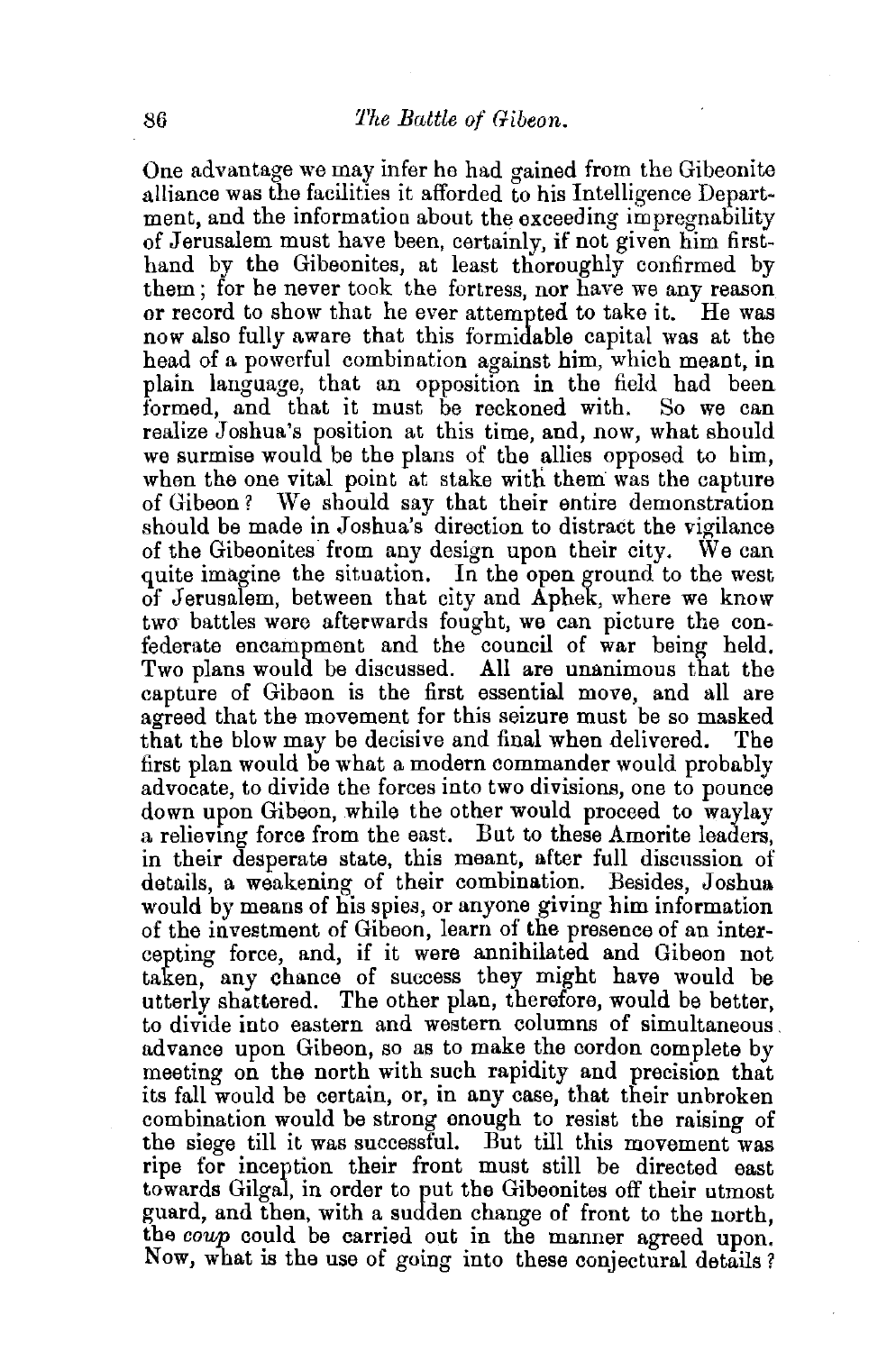Just to show us, what we are likely to lose sight of, that this move upon Gibeon must have been, under the circumstances, consummate, or the city would certainly have been protected by a strong Israelite contingent; as also to show us that Joshua's attention must have been altogether absorbed in dispositions to meet the enemy's ostensible front. Otherwise it is difficult to see how the Gibeonites could have allowed a deliberate advance to be made upon them without letting Joshua know. And the movement is instructive, in that it must have been made from within easy reach of Gibeon, so as to effect a complete surprise. And yet we must give the Gibeonites credit for being sufficiently on the alert to have despatched a messenger to Joshua directly the change of front was observed, as the hill of Gibeon would certainly afford singular facilities for not being caught napping. All afford singular facilities for not being caught napping. the conditions considered, therefore, the confederate investment of Gibeon must have been rapid and carried out with consummate precision. From the nature of the ground, possibly a little altered to the south where the hill rises behind the town—for a road now passes between both—we may conclude that the disposition of the investing army would be somewhat as follows: The most open ground about consists of a plain to the north-east, enclosed by more or less rising ground and hills sweeping round to the east and north, and narrowed by them on the south and west to within a mile or so of the hill of Gibeon. The ground on the west and north-west is broken and rough where it forms the northern entrance to the Valley of Gibeon, running in a tortuous south-west direction, bounded on the east by the hills of Mizpeh and Gibeon, and on the west by a series of ranges separating it from the Valley of Aijalon, eight or nine miles further west. We may reasonably say that the bulk of the investing force occupied the north-east plain, though a strong cordon could be drawn all round the town, except perhaps on the south, whence, in that age of warfare, no

assault was possible, though it would be the best station from which operations could be directed. Here, then, we shall leave the confederate army, and join ourselves to the other side—the Israelites in their camp at Gilgal.

We have seen how Joshua must have been preparing for a great struggle with the confederate army, and, relying upon information, he is now awaiting developments, either to take the field for a pitched battle or otherwise, when a messenger comes with hot haste into the camp with the news of the enemy's change of front upon Gibeon, and imploring aid for the doomed city. Joshua at once asks counsel of the Lord, and is reassured by the answer to attack them resolutely, as

 $7 - 2$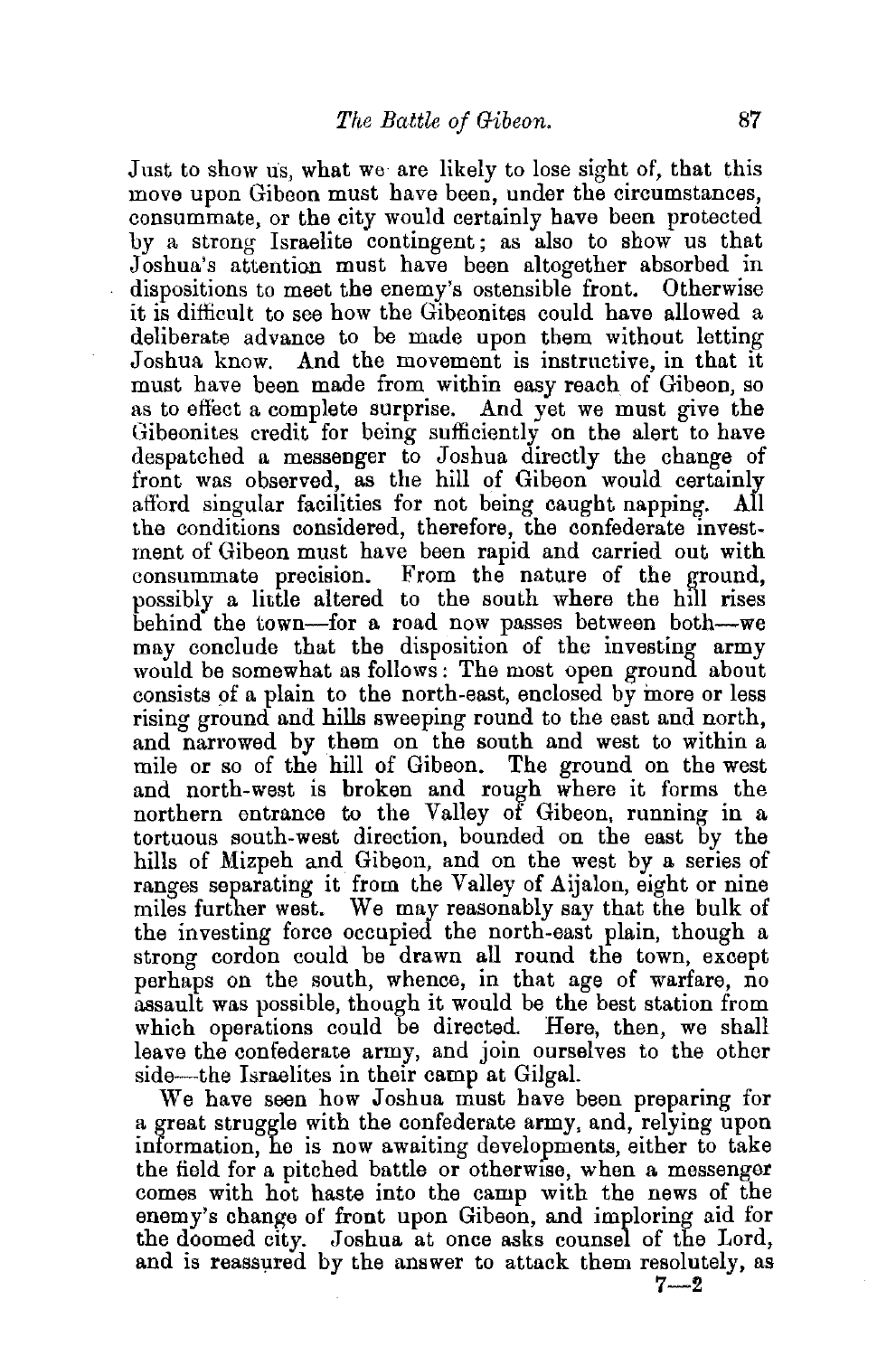not a man of them will be able to stand before him. And here we see how prompt he is, as if there was no time to be lost. Ordering out his best troops and most veteran commanders, he determines to set out at nightfall and surprise the enemy before dawn. Here we have another picture before us : The relieving force, elated with the assurance of success and confidence in their general, marching rapidly through the night-the messenger from Gibeon as an aide-de-camp by the general's side, the other commanders round him also arranging the details of attack. The probable positions of the besieging force are discussed, with all the minutiæ of the ground about Gibeon, and the impracticability of any action extending westward over ranges of hills separating its valley from that of Aijalon: but learning that there are no northern allies in the confederacy, what should we suppose would be Joshua's plan about Gibeon and its relief? The answer is fairly ohvious-to do his utmost to bar retreat southward, and to prevent escape in that direction by closing the Valley of Gibeon on the west of the town. The attack would, of course, begin on the east, but every nerve must be strained to prevent the enemy from breaking southward down the Valley of Gibeon. Then, as soon as the beleaguered garrison would be set free, it would sweep the hills to the south, over ground it well knew, taking up a scattered pursuit in that direction, while the Israelites, turning the town to the north and west, would drive the bulk of the forces northwards and complete the discomfiture. And we venture to think these plans were carried out to the letter, for what was the result? The text tells us (ver. 9) : " Joshua therefore came upon them suddenly, (for) he went up from Gilgal all the night. 10. And the Lord discomfited them before Israel, and Be slew them with a great slaughter at Gibeon, and chased them by the way of the ascent of Beth-boron, and smote them to Azekah and Makkedah." That is to say (according to the suggestions we have given), the northern rout before Israel was towards Beth-boron, while the southern before the Gibeonites was towards Azekah and Makkedah. Are we justified in explaining the direction of rout thus, or in bringing the Gibeonites at all upon the scene? We submit that there is no other view to take, when the whole of the subsequent narrative is taken into careful consideration. Let us see (ver. 11) : "And it came to pass, as they fled from before Israel, while they were in the going down of Beth-boron, that the Lord cast down great stones from heaven upon them unto Azekah," etc. Assuredly, if the Divine arm had ever fought for Israel, it did so on that day ! But this eleventh verse tells us something more. It indicates clearly the usual direction of hailstorms